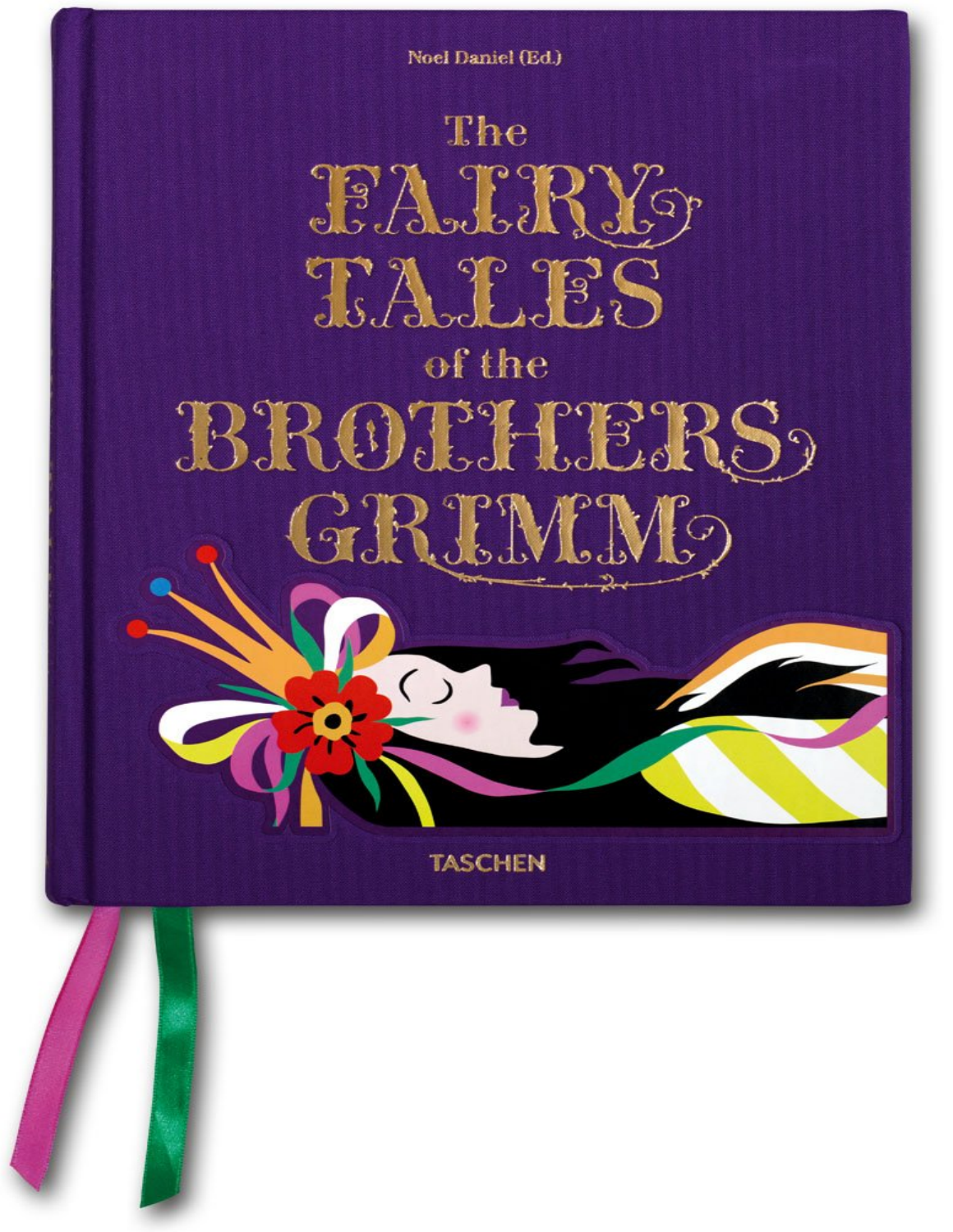

## Resumo de The Fairy Tales of the Brothers Grimm

Mirror, mirror on the wall...A compilation of Brothers Grimm fairy tales complete with vintage illustrations In honor of their 200th anniversary, The Fairy Tales of the Brothers Grimm brings to life twenty-seven of the most beloved Grimm stories, including classics such as Cinderella, Snow White, Sleeping Beauty, and Hansel and Gretel, in a vibrant and meticulous new translation commissioned for this publication.

Containing a selection of charming vintage illustrations from the 1820s to the 1950s by true masters of pictorial invention-—the legendary Kay Nielsen, bestselling children's books author Gustaf Tenggren, British artists Walter Crane and Arthur Rackham, and giants of nineteenth century German illustration Gustav Süs, Heinrich Leutemann, and Viktor Paul Mohn, as well as many new discoveries—this compilation also features historic and contemporary silhouettes that dance across the pages like delicate black paper lace.

In addition to the tales and illustrations, the book contains a foreword on the Grimms' legacy, brief introductions to each fairy tale, and extended artists' biographies in the appendix. For adults and children alike, this opulent edition rekindles the eternal magic of the Grimms' tales—the second most widely read collection of stories in the world after the Bible.

Features illustrations by famous artists from Germany, Britain, Sweden, Austria, the Czech Republic, Switzerland, and the United States in a unique format pairing one tale with one artist Includes a new translation accessible to readers of all ages that is based on the final 1857 edition of the tales Contains dozens of new, unique silhouettes specially commissioned for the book As part of UNESCO's Memory of the World Register (which safeguards cultural documents), these tales are widely recognized as a vital part of world history Following fairy tales are featured in the book: The Frog Prince, The Wolf and the Seven Little Goats, Little Brother and Little Sister, Rapunzel, Hansel and Gretel, The Fisherman and His Wife, The Brave Little Tailor, Cinderella, Mother Holle,